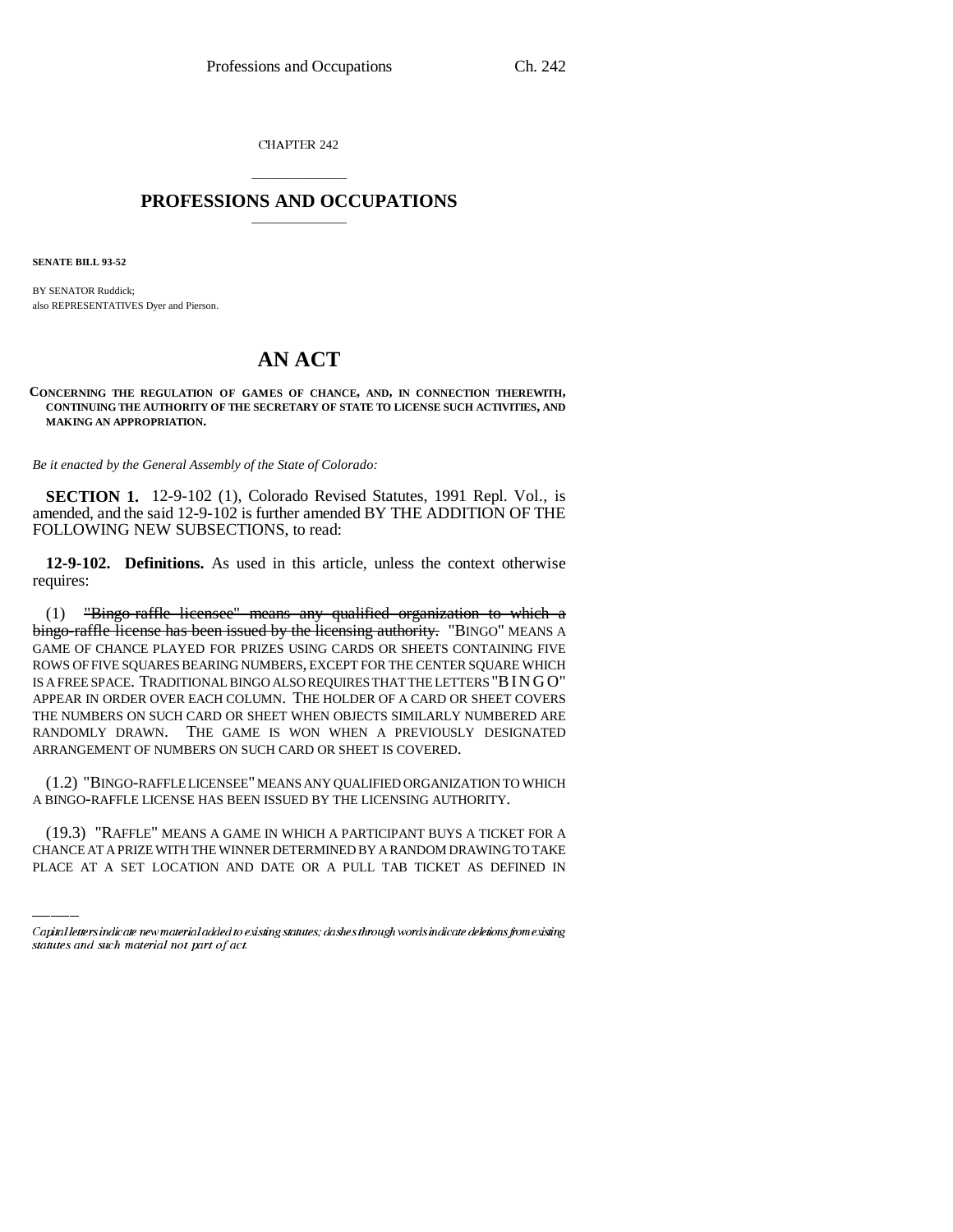## Ch. 242 Professions and Occupations

SUBSECTION (18.1) OF THIS SECTION. THE TERM "RAFFLE" DOES NOT MEAN AND SHALL NOT BE INTERPRETED TO INCLUDE ANY ACTIVITY WHICH IS AUTHORIZED OR REGULATED BY THE STATE LOTTERY DIVISION PURSUANT TO PART 2 OF ARTICLE 35 OF TITLE 24, C.R.S., OR THE "LIMITED GAMING ACT OF 1991", ARTICLE 47.1 OF THIS TITLE.

**SECTION 2.** 12-9-103, Colorado Revised Statutes, 1991 Repl. Vol., is amended to read:

**12-9-103. Licensing authority - powers - duties - license suspension or revocation proceedings.** (1) The secretary of state is hereby designated as the "licensing authority" of this article. The secretary of state is the executive in charge of enforcement of the terms and provisions of this article and As state licensing authority, his THE SECRETARY OF STATE'S powers and duties are as follows:

(a) To grant or refuse licenses under this article. In addition, the licensing authority has the power AND THE RESPONSIBILITY, on his own motion based on reasonable grounds or on complaint made and after investigation and public hearing BEFORE AN ADMINISTRATIVE LAW JUDGE, at which the licensee shall be afforded an opportunity to be heard to suspend or revoke any license issued by the licensing authority, and to assess civil penalties in the form of fines against any landlord licensee for any violation by the licensee or any officer, director, agent, member, or employee of such licensee of the provisions of this article or any rule or regulation authorized under this article. Notice of license suspension or revocation or of fines assessed, as well as notice of any hearing, shall be given by certified mail of same to the licensee at the address contained in such license. IN ACCORDANCE WITH ANY ORDER OF SUCH ADMINISTRATIVE LAW JUDGE. WHEN A LICENSE IS ORDERED SUSPENDED OR REVOKED, THE LICENSEE SHALL SURRENDER THE LICENSE TO THE LICENSING AUTHORITY ON OR BEFORE THE EFFECTIVE DATE OF THE SUSPENSION OR REVOCATION. NO LICENSE IS VALID BEYOND THE EFFECTIVE DATE OF THE SUSPENSION OR REVOCATION, WHETHER SURRENDERED OR NOT. Any bingo-raffle license may be temporarily suspended for a period not to exceed thirty TEN days pending any prosecution, investigation, or public hearing.

(b) To supervise the administration of this article and to adopt, amend, and repeal rules and regulations governing the holding, operating, and conducting of games of chance, the rental of premises, and the purchase of equipment to the end that games of chance shall be held, operated, and conducted only by licensees for the purposes and in conformity with the state constitution and the provisions of this article;

(c) To hear and determine at public hearing all complaints against any licensee and to administer oaths and issue subpoenas to require the presence of persons and production of papers, books, and records necessary to the determination of any hearing so held;

(d) To keep records of all actions and transactions of the licensing authority;

(e) To prepare and transmit annually, in the form and manner prescribed by the heads of the principal departments pursuant to the provisions of section 24-1-136, C.R.S., a report accounting to the governor and the general assembly for the efficient discharge of all responsibilities assigned by law or directive to the authority, and to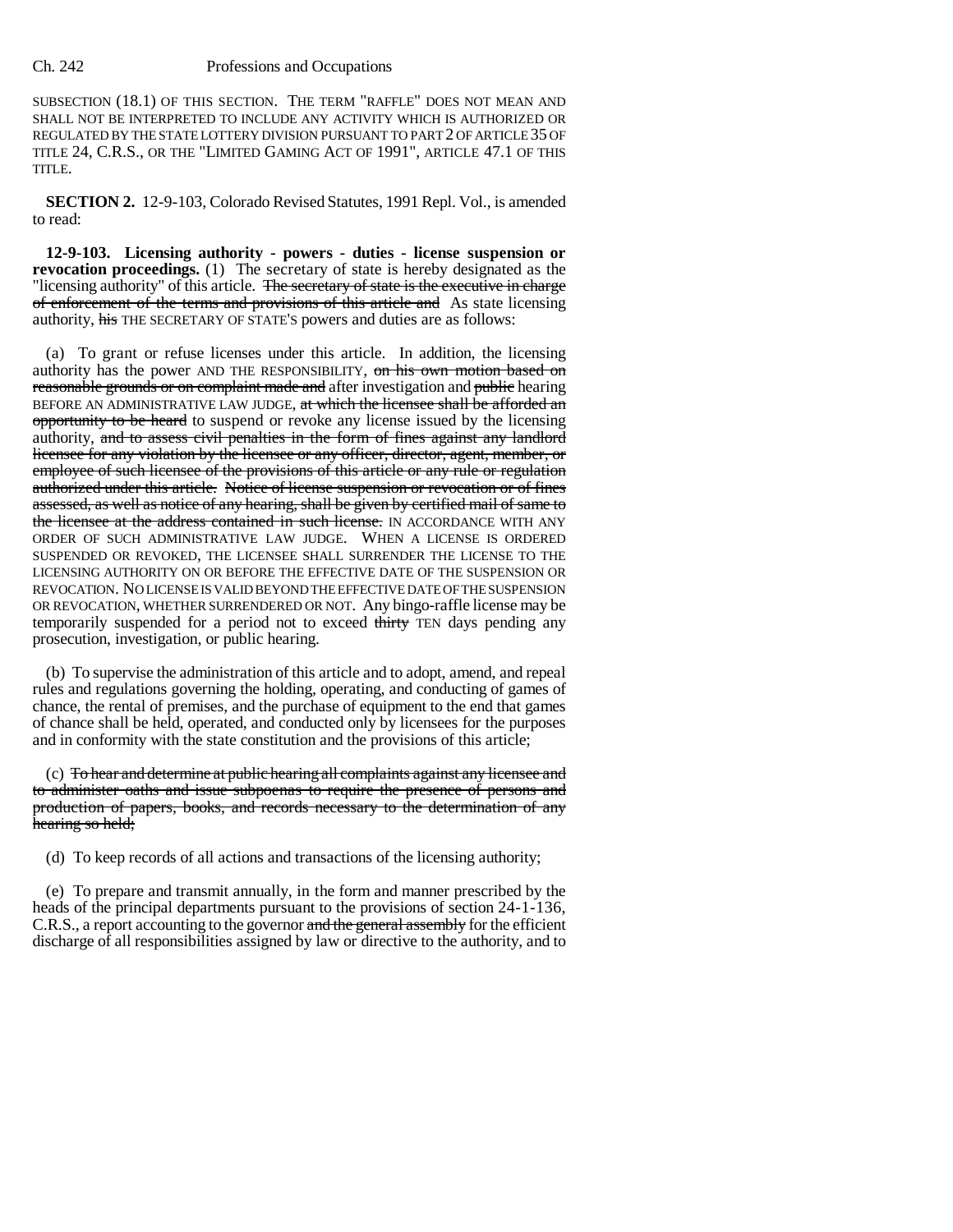issue publications of the authority intended for circulation in quantity outside the executive branch in accordance with the provisions of section 24-1-136, C.R.S.

(2) (a) Proceedings to suspend or to revoke a license shall be brought by The licensing authority by serving in the manner provided in the Colorado rules of civil procedure, a complaint upon the licensee and notifying the licensee of the place and date, not less than twenty days after the date of service, at which a hearing thereon shall be held. The complaint shall set forth, in the manner of complaints in civil action, the violations of this article or the rules and regulations of the licensing authority which the licensing authority alleges the licensee has committed. The licensing authority may stop the operation of a game pending hearing, in which case the hearing must be held within ten days after such notice MAY SUSPEND OR REVOKE A LICENSE PURSUANT TO THE PROVISIONS OF SECTION 24-4-104, C.R.S. HEARINGS THAT ARE HELD FOR THE PURPOSE OF DETERMINING WHETHER A LICENSEE'S LICENSE SHOULD BE REVOKED OR SUSPENDED SHALL BE CONDUCTED BY AN ADMINISTRATIVE LAW JUDGE APPOINTED PURSUANT TO PART 10 OF ARTICLE 30 OF TITLE 24, C.R.S., AND SHALL BE HELD IN THE MANNER AND PURSUANT TO THE RULES AND PROCEDURES DESCRIBED IN SECTIONS 24-4-104,24-4-105, AND 24-4-106,C.R.S. HEARINGS SHALL BE HELD AND CONCLUDED, IN ACCORDANCE WITH SUCH RULES, WITH REASONABLE DISPATCH AND WITHOUT UNNECESSARY DELAY, AND A DECISION SHALL BE ISSUED WITHIN TEN DAYS OF SUCH HEARING.

(b) The licensing authority shall cause the notice of hearing to be served personally upon an officer of the licensee or the member in charge of the conduct of the game of chance or to be sent by registered or certified mail to the licensee at the address shown in the license.

(c) When the suspension or revocation proceedings are begun before the licensing authority, it shall hear the matter and make written findings in support of its decision. The licensee shall be informed immediately of the decision and in the event of a suspension or revocation the effective date of the suspension or revocation.

(d) When a license is ordered suspended or revoked, the licensee shall surrender the license to the licensing authority on or before the effective date of the suspension or revocation. No license is valid beyond the effective date of the suspension or revocation, whether surrendered or not.

 $(3)$  (a) Upon the A finding BY AN ADMINISTRATIVE LAW JUDGE of a violation of this article or the rules and regulations, or both, such as would warrant the suspension or revocation of a license, the licensing authority ADMINISTRATIVE LAW JUDGE, in addition to any other penalties which may be imposed BY THE ADMINISTRATIVE LAW JUDGE, may declare the violator ineligible to conduct a game of bingo and to apply for a license under said laws for a period not exceeding twelve months thereafter. Such declaration of ineligibility may be extended to include, in addition to the violator, any of its subsidiary organizations, its parent organization, or otherwise, affiliated with the violator when, in the opinion of the licensing authority, the circumstances of the violation warrant such action.

(b) THE DECISION OF THE ADMINISTRATIVE LAW JUDGE IN SUSPENDING OR REVOKING ANY LICENSE UNDER THIS ARTICLE SHALL BE FINAL AND SUBJECT TO REVIEW BY THE COURT OF APPEALS, PURSUANT TO THE PROVISIONS OF SECTION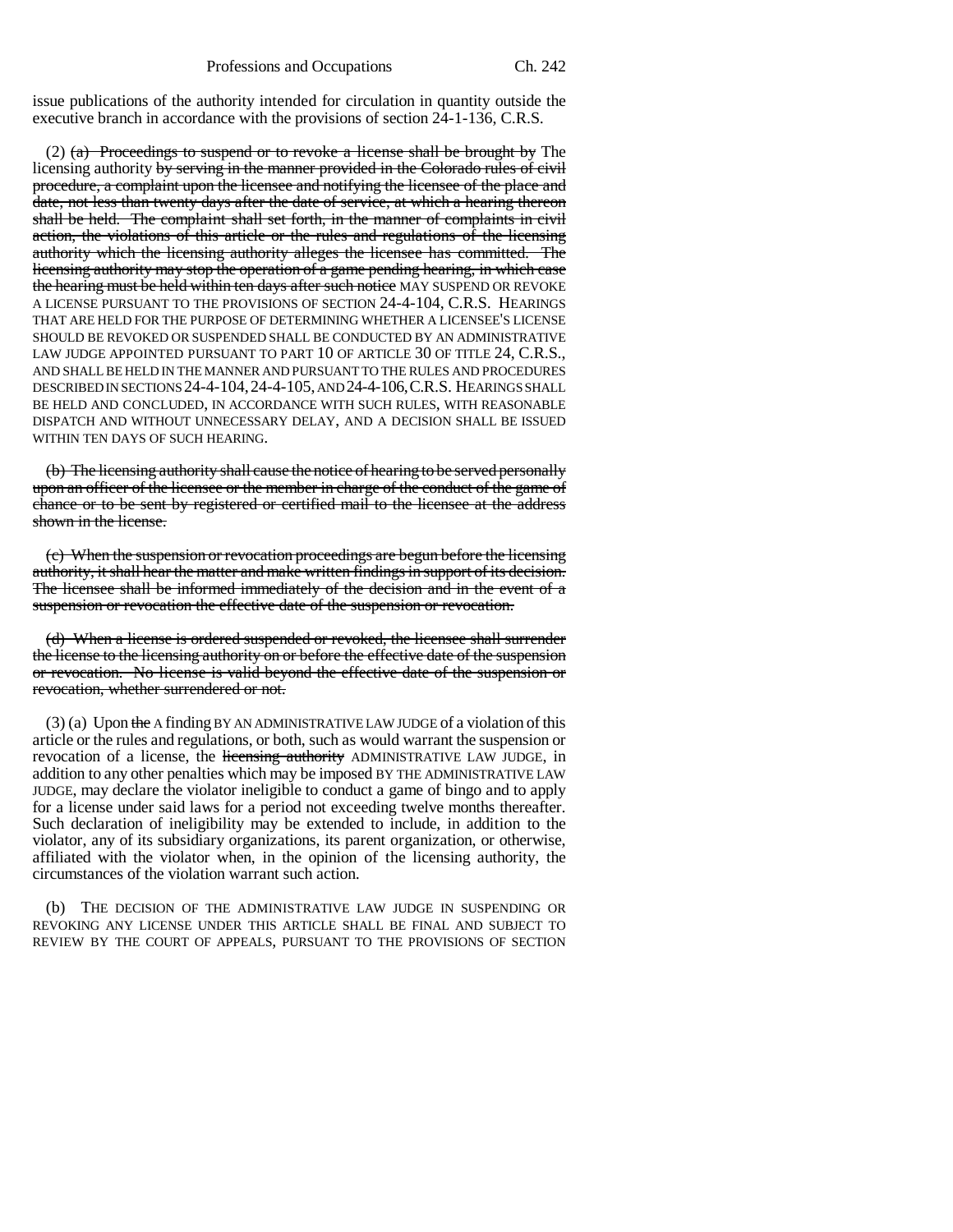24-4-106 (11), C.R.S.

 $(4)$  (a) Upon receipt by a licensee of a complaint signed by the licensing authority and notice of a hearing, the licensee shall answer, in the manner of civil actions, said complaint and inform the licensing authority whether oral argument is desired and whether the licensee desires to produce witnesses.

(b) At the request of any party and for good cause shown the licensing authority shall issue subpoenas for the attendance of witnesses and the production of books, records, and other documents.

(c) Repealed, L. 86, p. 611, 1, effective March 20, 1986.

 $(5)$  (a) Hearings may be adjourned by the licensing authority from time to time at the request of any party, but only for good cause shown. Hearings shall be held and concluded with reasonable dispatch and without unnecessary delay.

(b) The licensing authority shall decide any matter within thirty days of the hearing.

(c) Upon the determination of any matter heard, the licensing authority shall state its findings. All parties shall be notified by the licensing authority of the action of the licensing authority and shall be furnished a copy of the findings.

(6) (a) Applicants for a license or the licensee may be represented by counsel.

(b) Any person appearing before the licensing authority in a representative capacity shall be required to show his authority to act in such capacity.

(7) (a) No person may be excused from testifying or producing any book or document in any investigation or hearing when ordered so to do by the licensing authority upon the ground that testimony or documentary evidence required of him may tend to incriminate or subject him to penalty or forfeiture, but no person may be prosecuted, punished, or subjected to any penalty or forfeiture on account of any matter or thing concerning which he, under oath, shall have testified or produced documentary evidence; except that he shall not be exempt from prosecution or punishment for any perjury in the first or second degree committed by him in his testimony.

(b) If a person subpoenaed to attend in any such investigation or hearing fails to obey the command of the subpoena without reasonable cause or if a person in attendance in any such investigation or hearing refuses, without lawful cause, to be examined or to answer a legal or pertinent question or to exhibit any book, account, record, or other document when ordered so to do by the representative of the licensing authority holding such investigation or hearing, the licensing authority may apply to any judge of the district court, upon proof by affidavit of the facts, for an order returnable in not less than two nor more than ten days directing such person to show cause before the judge why he should not comply with such subpoena or order.

(c) Upon return of the order, the judge before whom the matter comes on for hearing shall examine such person under oath, and if the judge determines, after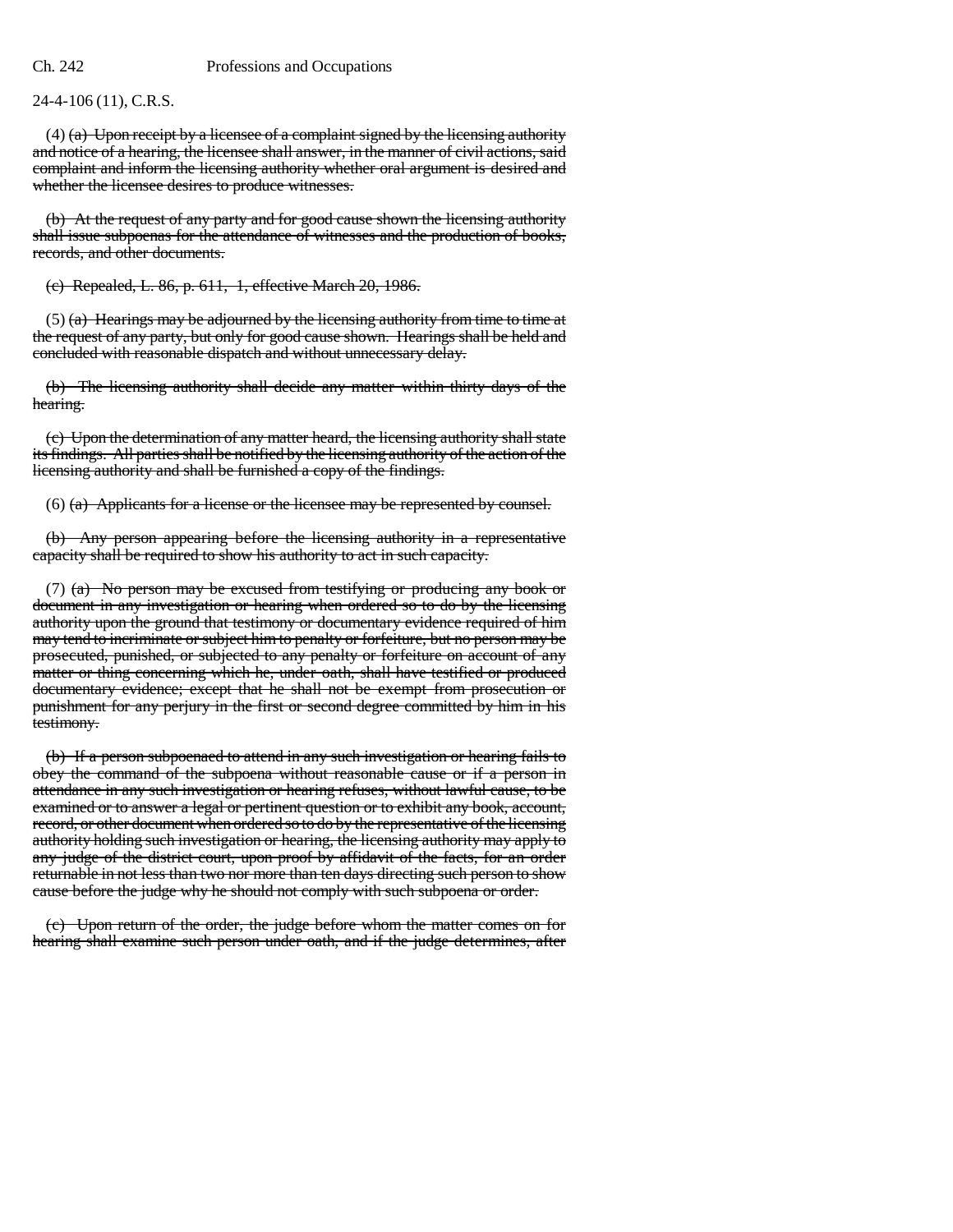giving such person an opportunity to be heard, that he refused without legal excuse to comply with such subpoena or such order of the licensing authority holding such investigation, the judge may order such person to comply therewith forthwith, and any failure to obey the order of the judge may be punished as a contempt of the district court.

(d) Every witness is entitled to be paid for attendance or attendance and travel by the party on whose behalf he is subpoenaed, at the rates prescribed by law, before being required to testify.

(8) (a) The decision of the licensing authority in suspending or revoking any license under this article shall be subject to review. Any licensee aggrieved by such decision, within thirty days after receipt of a copy of the order of the licensing authority may file a petition in the district court in the county in which the licensee is located, and said court has jurisdiction, after notice to the licensing authority, to hear and determine said petition and to affirm, reverse, vacate, or modify the order of the licensing authority complained of if, upon consideration of the record, such court is of the opinion that such order was unlawful or unreasonable.

(b) Upon any such petition being filed, a copy of the same shall be served upon the licensing authority forthwith by delivery of a copy to the licensing authority. In such petition, the petitioner shall be denominated as petitioner, and the licensing authority shall be denominated as respondent. The petition shall set forth the errors complained of.

(c) Upon such service of a petition being made, the licensing authority, within twenty days thereafter or within such further time as the court may grant, shall file an answer to the petition in the office of the clerk of the court. With its answer, the licensing authority shall file a transcript of the records and orders of the licensing authority and a transcript of all papers and of all evidence adduced upon the hearing before the licensing authority in the proceedings complained of, and the court shall hear and determine the matter upon the petition, answer, and transcripts.

(d) No proceeding to vacate, reverse, or modify any final order rendered by the licensing authority shall operate to stay the execution or effect of such final order unless the district court, on application and three days' notice to the licensing authority, allows such stay. In the event a stay is ordered, the petitioner shall be required to execute his bond in such sum as the court may prescribe, with sufficient surety to be approved by the judge or clerk of the court, which bond shall be conditioned upon the faithful performance by such petitioner of his obligation as a licensee and upon the prompt payment of all damages arising from or caused by the delay in the taking effect or enforcement of the order complained of and for all costs that may be assessed or required to be paid in connection with such proceedings.

**SECTION 3.** 12-9-106, Colorado Revised Statutes, 1991 Repl. Vol., is amended to read:

**12-9-106. Form of bingo-raffle and raffle licenses - display.** Each bingo-raffle license shall contain a statement of the name and address of the bingo-raffle licensee and the place where such bingo or lotto games or the drawing of the raffles is to be held. The bingo-raffle ANY SUCH license ISSUED for an exempt organization shall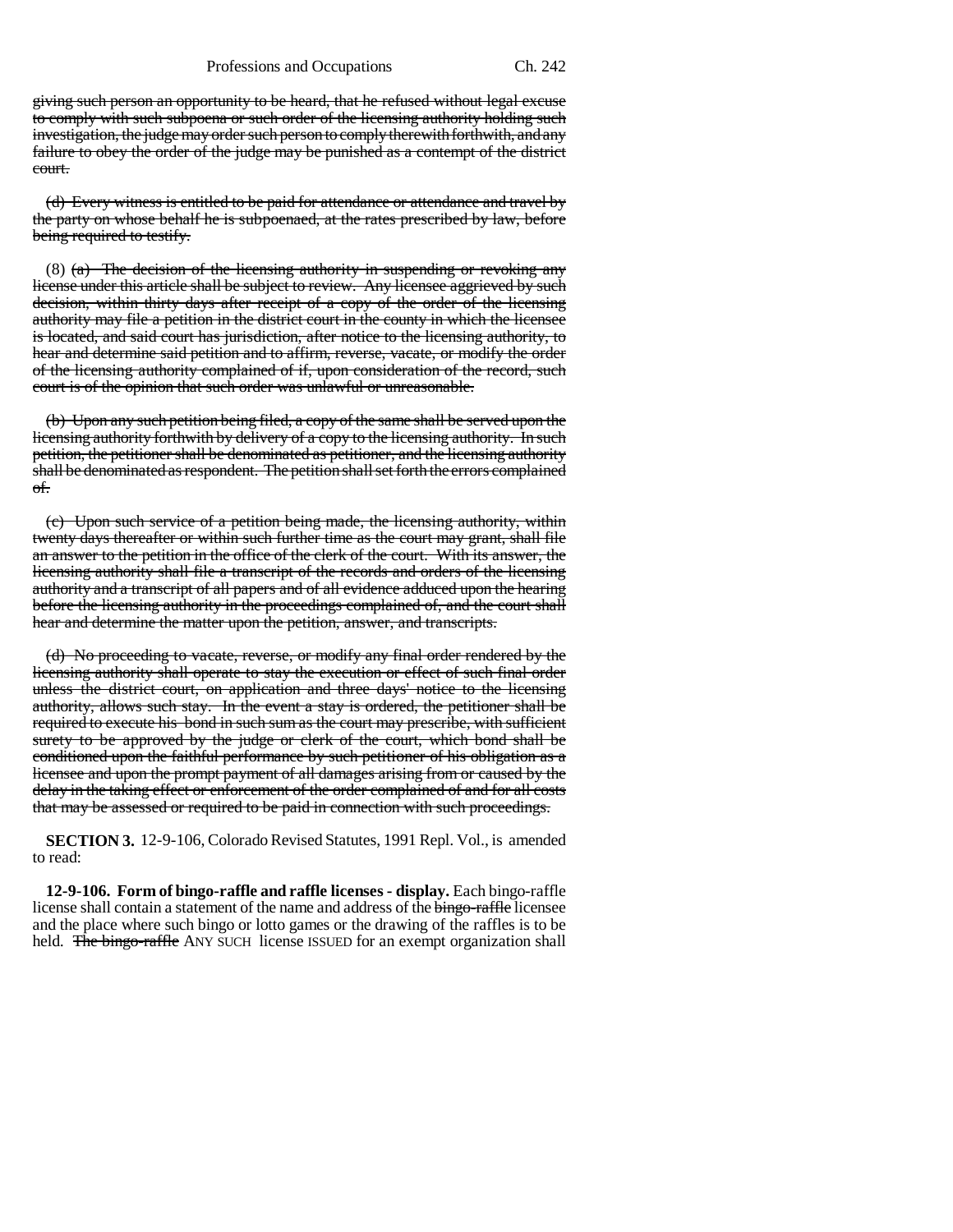## Ch. 242 Professions and Occupations

provide for the inclusion of the place or places where drawings are to be held. Each bingo-raffle license issued for the conduct of any such games of chance shall be conspicuously displayed at the place where the same is to be conducted or the drawings held at all times during the conduct thereof. An exempt organization may comply with the requirements of this section by providing written notice of such a license to all employees of a participating private business or government agency holding a fund-raising drive which includes a drawing on behalf of such organization. Such notice shall state that the exempt organization shall make such license available for public inspection during reasonable business hours and shall specify where such license shall be maintained for inspection.

**SECTION 4.** 12-9-107 (11), (12), (13), and (21), Colorado Revised Statutes, 1991 Repl. Vol., are amended, and the said 12-9-107 is further amended BY THE ADDITION OF THE FOLLOWING NEW SUBSECTIONS, to read:

**12-9-107. Persons permitted to conduct games of chance - premises equipment - expenses.** (11) The net profits PROCEEDS derived from the holding of games of chance must be devoted, within one year, to the lawful purposes of the organization permitted to conduct the same. Any organization desiring to hold the net profits PROCEEDS of games of chance for a period longer than one year must apply to the licensing authority for special permission and, upon good cause shown, the authority may grant the request.

 $(12)$  Any licensee which does not report, during any one-year period, net profits PROCEEDS will be required to show cause before the licensing authority why its right to conduct games of **bingo** CHANCE should not be revoked.

(13) No person shall assist in the holding, operating, or conducting of a bingo game under any license except bona fide, active members of the licensee, active members of any organization which is an auxiliary to the licensee, active members of an organization of which the licensee is an auxiliary, or active members of an organization which is affiliated with the licensee by being, with it, auxiliary to another organization.

(21) (a) No person shall act as a caller or assistant to the caller in the conduct of any game of bingo unless he SUCH PERSON has been a member in good standing of the bingo-raffle licensee conducting such game or one of its licensed auxiliaries for at least three months immediately prior to the date of such game, is of good moral character, and never has been convicted of a felony.

(b) NO PERSON SHALL ACT AS GAMES MANAGER IN THE CONDUCT OF ANY GAME OF CHANCE IF SUCH PERSON HAS BEEN CONVICTED OF A FELONY OR A CRIME INVOLVING GAMBLING.

(28) NO PERSON OR LICENSEE SHALL PERMIT ANY PERSON WHO HAS NOT ATTAINED THE AGE OF FOURTEEN YEARS TO ASSIST IN THE CONDUCT OF BINGO OR PULL TABS.

(29) NO OPERATOR SHALL RESERVE OR ALLOW TO BE RESERVED ANY BINGO CARDS FOR USE BY PLAYERS EXCEPT BRAILLE CARDS OR OTHER CARDS FOR USE BY LEGALLY BLIND PLAYERS. LEGALLY BLIND PLAYERS MAY USE THEIR PERSONAL BRAILLE CARDS WHEN A LICENSED ORGANIZATION DOES NOT PROVIDE SUCH CARDS. A LICENSED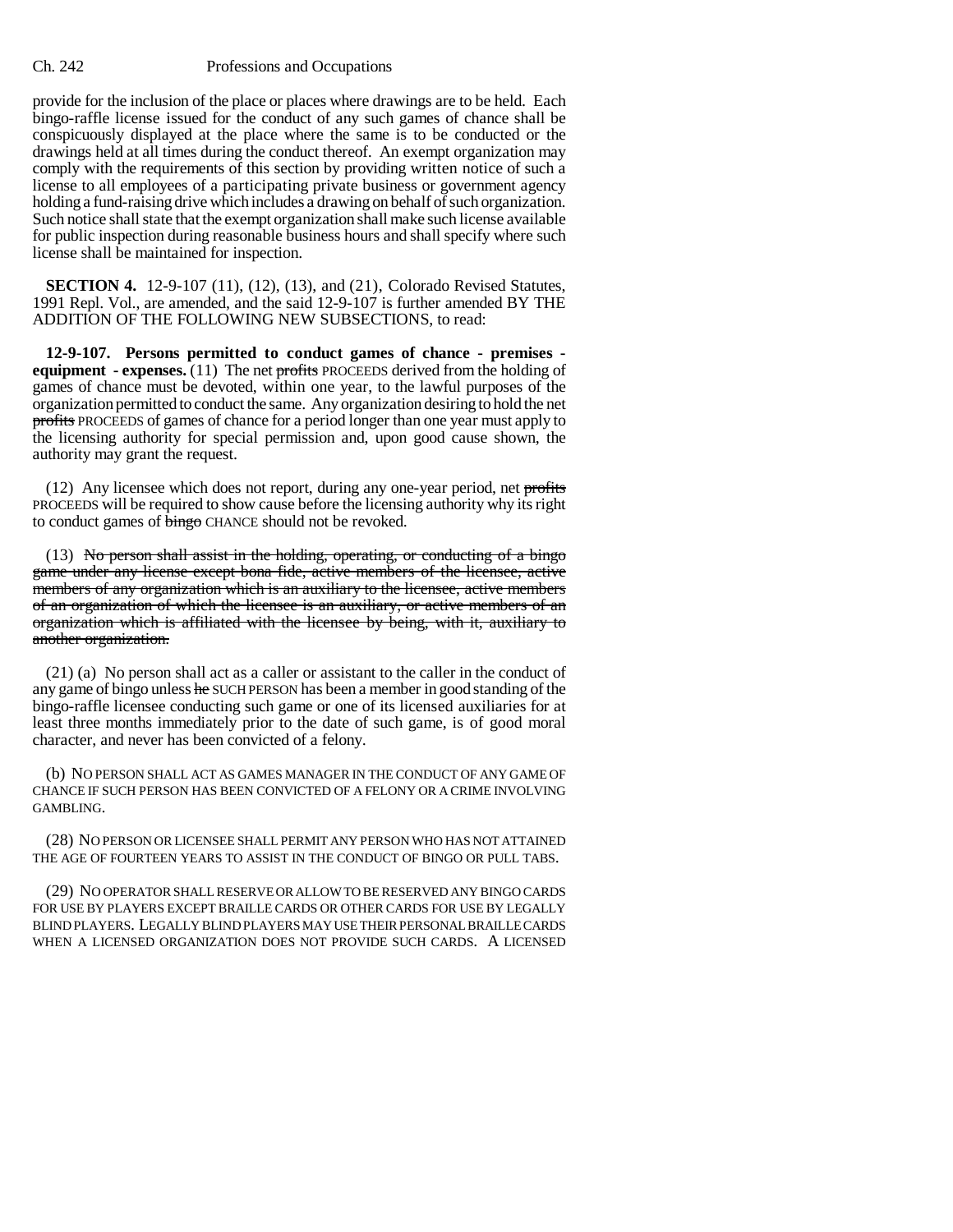ORGANIZATION HAS THE RIGHT TO INSPECT AND TO REJECT ANY PERSONAL BRAILLE CARD. A LEGALLY BLIND OR DISABLED PERSON MAY USE A BRAILLE CARD OR HARD CARD IN PLACE OF A PURCHASED DISPOSABLE PAPER BINGO CARD.

**SECTION 5.** 12-9-108 (4), (5), and (6), Colorado Revised Statutes, 1991 Repl. Vol., are amended to read:

**12-9-108. Bingo-raffle and raffle licensee's statement of receipts - expenses.** (4) No part of the net profits PROCEEDS, after they have been given over to another organization, shall be used by the donee organization to pay any person for services rendered or materials purchased in connection with the conducting of bingo by the donor organization.

(5) No item of expense shall be incurred or paid in connection with holding, operating, or conducting any game of chance pursuant to any BINGO-RAFFLE license except bona fide expenses of a reasonable amount. SUCH expenses may be incurred only INCLUDE THOSE INCURRED IN CONNECTION WITH ALL GAMES OF CHANCE, for the following purposes: The purchase of goods, wares, and merchandise furnished; payment for services rendered which are reasonably necessary for repairs of equipment AND operating or conducting the game of bingo GAMES OF CHANCE; for rent if the premises are rented or for janitorial services if not rented; for accountant's fees; AND license fees.

(6) For the purposes enumerated in subsection (5) of this section, the following terms shall have the following meanings: "Goods, wares, and merchandise" means prizes, equipment as defined in section 12-9-102, and articles of a minor nature such as pencils, crayons, tickets, envelopes, paper clips, and coupons necessary to the conduct of games of chance; "services rendered" means repair to equipment, compensation to bookkeepers or accountants, not more than two in the aggregate, for services in preparing financial reports for a reasonable amount as determined by the secretary of state in rules and regulations for each occasion, rental of premises in a reasonable amount as determined by the secretary of state in rules and regulations for each occasion, except upon prior approval of a greater amount by the licensing authority, a reasonable amount for janitorial service for each occasion as determined by the secretary of state in rules and regulations, and a reasonable amount for security expense based on established need as determined by the licensing authority. There shall be paid to the state licensing authority an administrative fee upon the proceeds GROSS RECEIPTS of any game of chance held, operated, or conducted under the provisions of this article; except that, the state licensing authority shall not charge an exempt organization more than twenty dollars per year. All administrative receipts and fees, including license fees, collected by the state under this article shall be deposited in the department of state cash fund created in section 24-21-104 (3), C.R.S.

**SECTION 6.** 12-9-113, Colorado Revised Statutes, 1991 Repl. Vol., is amended to read:

**12-9-113. Repeal - review of functions.** This article is repealed, effective Huly  $1, 1993$  JULY 1, 1998. Prior to such repeal, the licensing functions of the secretary of state shall be reviewed as provided for in section 24-34-104, C.R.S.